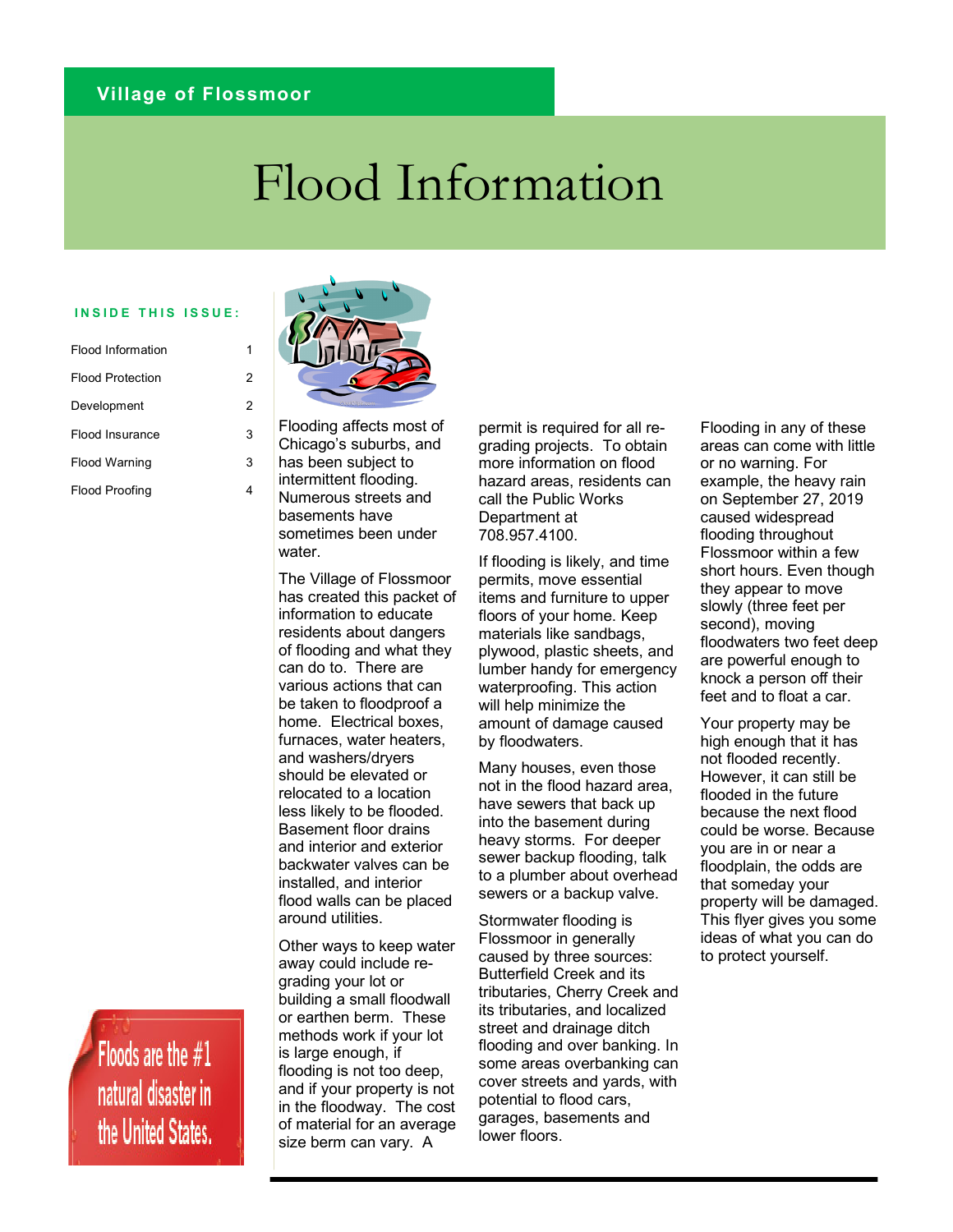# Flood Protection

Additional information concerning flooding and related topics is available for review at the Public Works Department at 1700 Central Park Avenue. We also keep elevation certificates on file.

QUESTIONS? Contact the Public Works Department between 8:00 a.m. and 3:00 p.m at 708.957.4100 staff can provide guidance and information pertaining to

flooding. In addition, they can answer the following questions concerning the Flood Insurance Rate Map (FIRM):

- Your community number - Your panel number and suffix

- The date of the FIRM

- Firm zone of particular property

- Base Flood Elevation of properties

- Elevation datum uses on the FIRM

The services listed above are especially important to insurance agents, real estate agents, lenders and current or potential homeowners. If you have further questions, please call Public Works 708.957.4100.

## Development

The Village of Flossmoor adopted the Floodplain and Ordinance and the Stormwater Management Ordinance on August 5, 2008. In general, the goals of this code include protecting residents and their property from flood hazards, complying with the national regulations and preserving the natural characteristics of the stream corridors.

The code specifies two types of flood hazard areas, the floodway and the floodplain**.** Land uses which have low flood damage potential and do not restrict flood flows may be permitted in the floodway, provided they are not prohibited by ordinance. These uses do not include structures, fill, dumping or material or

waste, or storage of materials or equipment. The construction, and special most common permitted uses of the floodway are agricultural or recreational in a nature, and include vegetated areas around residences.

Floodplain areas permit the same type of uses as the floodway. The construction of new structures such as homes is also permitted, provided the lowest floor of any residential structure is no lower than two feet above the base flood elevation and compensatory storage is provided. It is very important to contact Flossmoor Public Works before proceeding with any work in flood hazard areas. This is necessary as development permits are

required for any permit provisions apply to work in a floodway or floodplain. Also, be sure to notify the Public Works Department if you notice any illegal floodplain development.

*Just an inch of water can cause costly damage to your property.*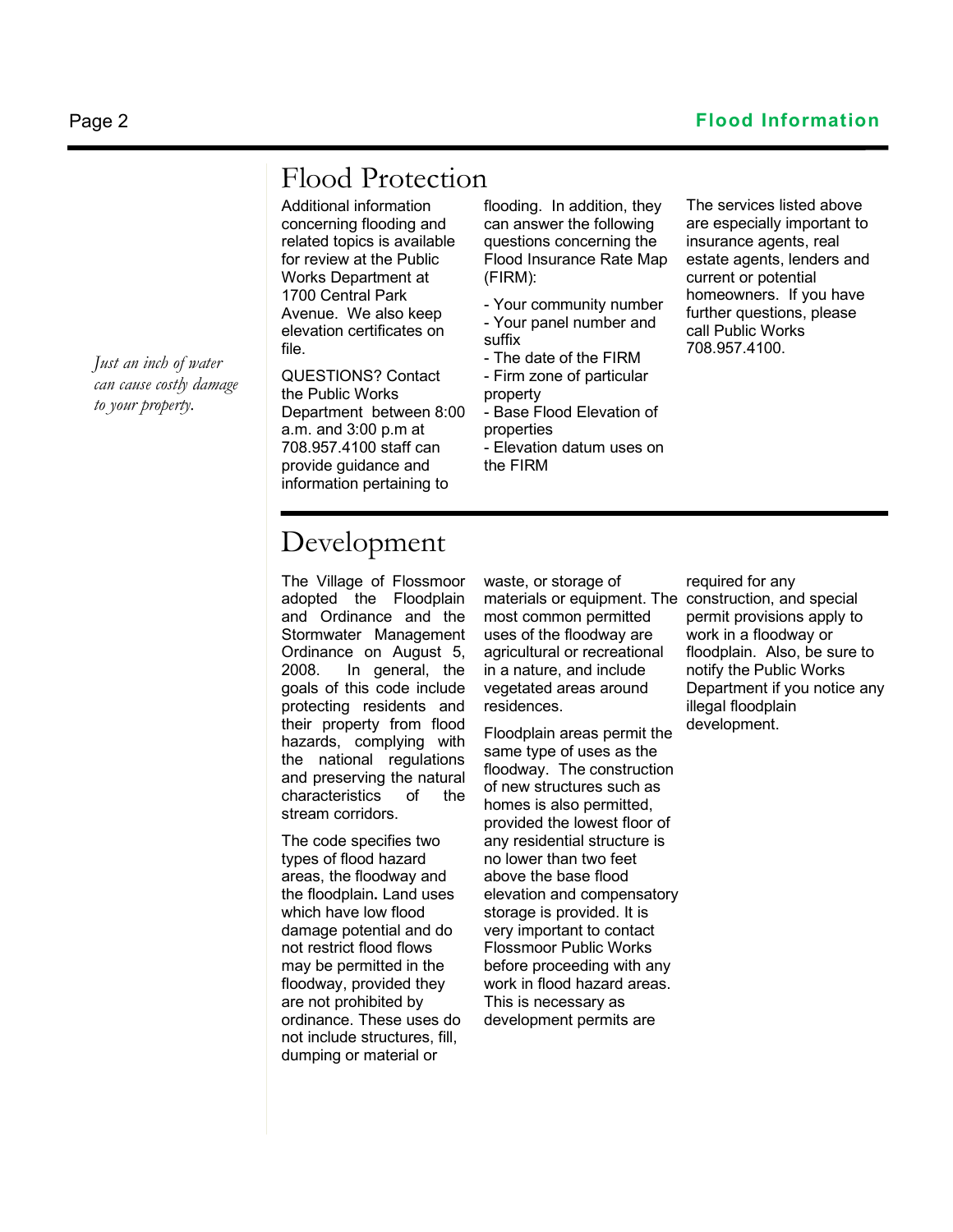### **Flood Information** Page 3

### Flood Insurance

If you don't have flood insurance, talk to your insurance agent. Homeowner's insurance policies do not cover damage from floods. However, because Flossmoor participates in the National Flood Insurance Program (NFIP), you can purchase a separate flood insurance policy. This insurance is backed by the Federal government and is available to everyone, even for properties that have been flooded. Due to Flossmoor's Stormwater Management program, and participation in the Community Rating System, Flossmoor property owners qualify for a 15 % reduction in the premium for flood insurance.

Some people have purchased flood insurance because it is required by the bank when they applied for a mortgage or home improvement loan. Usually this polices just cover the building's structure and not the contents. During the kind of flooding that happens in Flossmoor, there is often more damage to the furniture and contents than there is to the structure.

At last count, there were 96 flood insurance policies in Flossmoor. If you are covered, check the

# Flood Warnings

Residents of flood prone F areas should always try to be aware of approaching storms and the possibility of flash flooding. Tuning into local TV and radio stations (some listed) is the best source of information before or during a storm.

TV – ABC, CBS, NBC, WGN, FOX, CABLE WEATHER STATION

RADIO – WBBM (780AM), WCGO (1600AM), WGN (720AM), WLS (890AM), etc.

You may also contact the following non emergency numbers:

Flossmoor Fire Dept. (708) 798-3885

Flossmoor Police Dept. (708) 957-4500 Option #2

amount and make sure you have contents coverage. Remember: Even if the last flood missed you or you have done some floodproofing the next flood could be worse. Flood insurance covers all surface floods.

### *Floods can take several hours to days to develop.*

- *A* **flood watch** *means a flood is possible in your area.*
- *A* **flood warning** *means flooding is already occurring or will occur soon.*